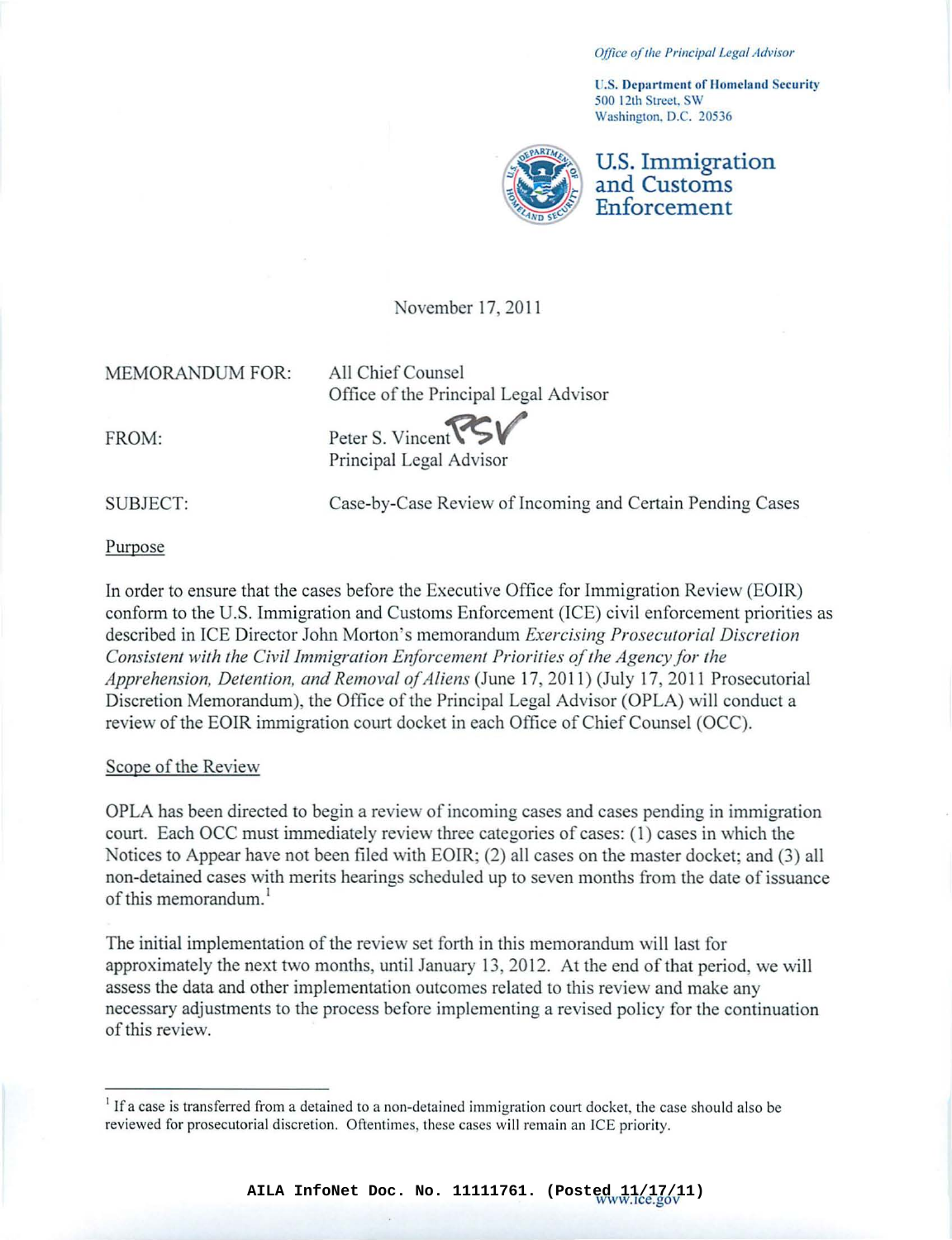# Criteria

This review process does not replace or supersede the June 17,2011 Prosecutorial Discretion Memorandum, which remains the cornerstone for assessing whether prosecutorial discretion is appropriate in any circumstance. During the course of review, attorneys should focus on the factors discussed in the June 17, 2011 Prosecutorial Discretion Memorandum, as well as the criteria contained in the *Guidance. to ICE Attorneys' Reviewing CBP, USCIS, and ICE Cases Pending Before the Executive Office for Immigration Review* (Guidance). Moreover, at all stages of the immigration enforcement process, attorneys should consider, on a case-by-case basis, the full range of factors set forth in the June 17, 2011 Prosecutorial Discretion Memorandum.

The criteria set forth in the Guidance should prompt particular care and consideration and are intended to aid attorneys in identifying the cases most likely to be either eligible or ineligible for a favorable exercise of discretion. Based on this review, ICE attorneys should decide whether the proceedings before EOIR should continue or whether prosecutorial discretion in the form of administrative closure is appropriate.

In making a decision on whether to exercise prosecutorial discretion, attorneys should also consider the following memoranda from Director Morton: *Civil Immigration Enforcement: Prioritiesfor the Apprehension, Detention, and Removal ofAliens* (Mar. 2, 2011); *Guidance Regarding the Handling of Removal Proceedings of Aliens with Pending or Approved Applications or Petitions* (Aug. 20, 2010); and *Prosecutorial Discretion: Certain Victims, Witnesses, and Plaintiffs* (June 17, 2011).

# Standard Operating Procedure

Each OCC shall immediately draft and implement a standard operating procedure. (SOP) establishing a process for the review of all matters described in the previous section. Before implementation, each SOP must be reviewed by the Director of Field Legal Operations at headquarters.

Each SOP must include:

- Assistant Chief Counsel/Senior Attorney initial review;
- Supervisory review;
- Notification process to individuals where the OCC decides to exercise prosecutorial discretion in the absence of a request;
- Use and monitoring of an electronic mailbox for the receipt of additional documentation that individuals wish to be considered during the prosecutorial discretion review process;<sup>2</sup>
- Notification to a supervisory official at Enforcement and Removal Operations, Homeland Security Investigations, U.S. Citizenship and Immigration Services (USCIS), or U.S. Customs and Border Protection of the decision to exercise prosecutorial discretion;<sup>3</sup> and

<sup>2</sup> The mailbox should be named *OPLA-PD-(3-1etter office abbreviation)-OCC,* e.g., OPLA-PD-WAS-OCC.

<sup>&</sup>lt;sup>3</sup> Pursuant to each OCC's established SOP regarding cases that involve an application or petition pending before USCIS, notification to USCIS may not be needed.